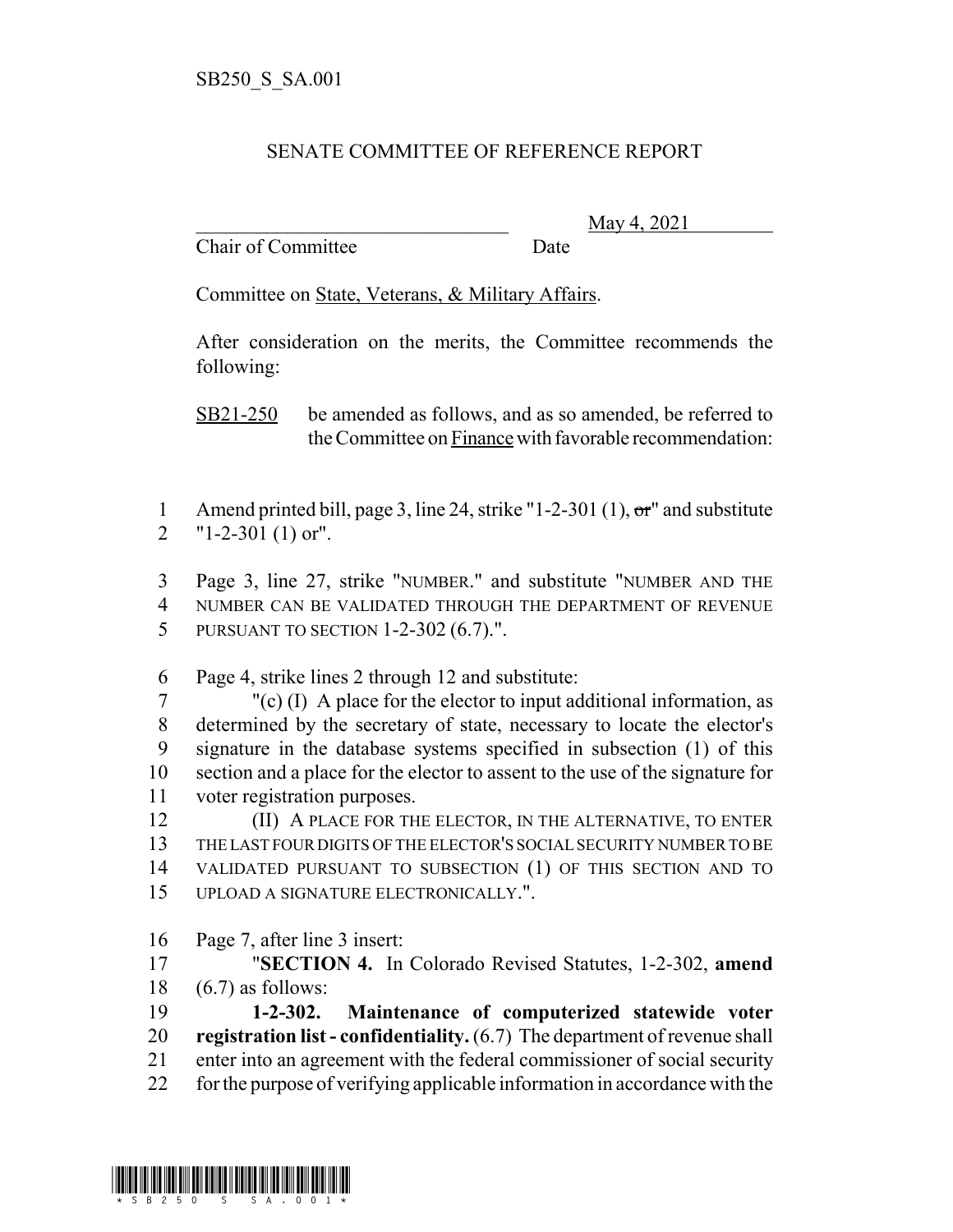1 requirements of section 303 (a)(5)(B)(ii) of the federal "Help America Vote Act of 2002", 52 U.S.C. sec. 20901 et seq. ON OR BEFORE MARCH 1, 2022, THE DEPARTMENT OF REVENUE SHALL PROVIDE ACCESS TO THE DEPARTMENT OF STATE FOR VERIFICATION OF A PERSON'S NAME, DATE OF BIRTH, AND THE LAST FOUR DIGITS OF THE PERSON'S SOCIAL SECURITY NUMBER PURSUANT TO THE AGREEMENT ENTERED INTO UNDER THIS SECTION TO ALLOW REAL-TIME INTERACTIVE VALIDATION OF ONLINE VOTER REGISTRATION APPLICANTS PURSUANT TO SECTION 1-2-202.5.".

- Renumber succeeding sections accordingly.
- Page 12, line 1, strike "THE" and substitute "SUBJECT TO COMPLIANCE
- WITH ALL APPLICABLE FEDERAL LAWS AND REGULATIONS, THE".

 Page 26, strike lines 2 through 6 and substitute "article 10 of this title 1. FOR COUNTIES THAT CONTAIN MORE THAN ONE UNITED STATES CONGRESSIONAL DISTRICT, THE RETURNS MUST INDICATE THE NUMBER OF VOTES CAST IN EACH PRECINCT FOR EACH CANDIDATE; EXCEPT THAT, IF THE TOTAL NUMBER OF VOTES CAST AND COUNTED IN ANY PRECINCT IS LESS THAN TEN, THE RETURNS FOR ALL SUCH PRECINCTS IN THE COUNTY MUST BE REPORTED TOGETHER. FOR COUNTIES THAT CONTAIN ONLY ONE UNITED STATES CONGRESSIONAL DISTRICT, THE RETURNS MAY INDICATE THE NUMBER OF VOTES CAST IN THE COUNTY FOR EACH CANDIDATE.".

- Page 27, line 13, strike "(1)(c)(III)(A),".
- Page 29, strike lines 1 through 7.
- Page 38, strike lines 13 through 27.
- Strike pages 39 and 40.
- Page 41, strike lines 1 through 12.
- Renumber succeeding sections accordingly.
- 27 Page 82, line 14, strike "subsections 1-2-202.5  $(1)(a)$  and  $(3)(c)$ ," and substitute "section 1-2-202.5,".
- Page 82, line 15, strike "enacted" and substitute "amended".

\*\* \*\*\* \*\* \*\*\* \*\*